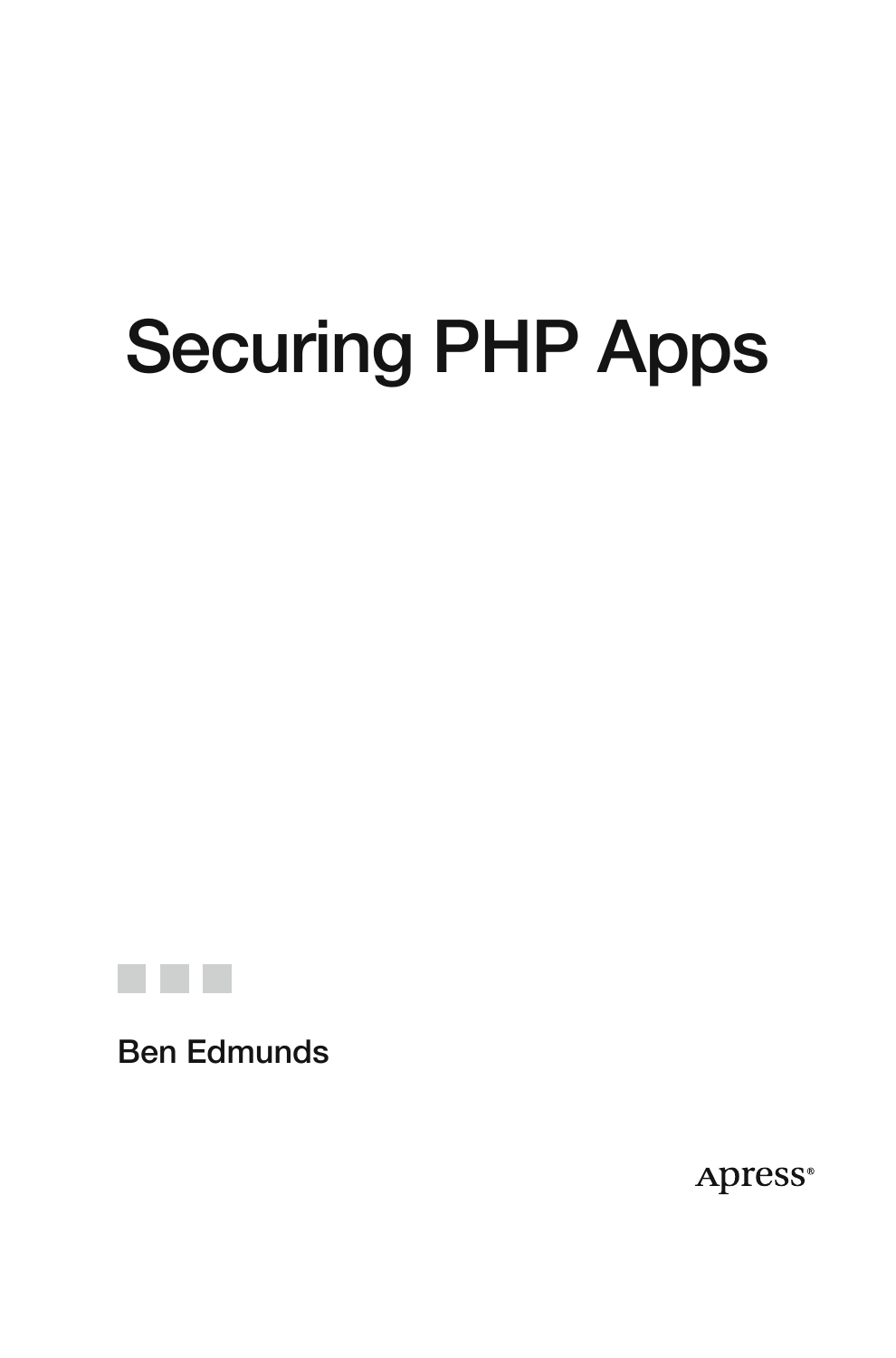#### *Securing PHP Apps*

Ben Edmunds Brooklyn, New York, USA

DOI 10.1007/978-1-4842-2120-4

ISBN-13 (pbk): 978-1-4842-2119-8 ISBN-13 (electronic): 978-1-4842-2120-4

Library of Congress Control Number: 2016948186

Copyright © 2016 by Ben Edmunds

This work is subject to copyright. All rights are reserved by the Publisher, whether the whole or part of the material is concerned, specifically the rights of translation, reprinting, reuse of illustrations, recitation, broadcasting, reproduction on microfilms or in any other physical way, and transmission or information storage and retrieval, electronic adaptation, computer software, or by similar or dissimilar methodology now known or hereafter developed.

Trademarked names, logos, and images may appear in this book. Rather than use a trademark symbol with every occurrence of a trademarked name, logo, or image we use the names, logos, and images only in an editorial fashion and to the benefit of the trademark owner, with no intention of infringement of the trademark.

The use in this publication of trade names, trademarks, service marks, and similar terms, even if they are not identified as such, is not to be taken as an expression of opinion as to whether or not they are subject to proprietary rights.

While the advice and information in this book are believed to be true and accurate at the date of publication, neither the authors nor the editors nor the publisher can accept any legal responsibility for any errors or omissions that may be made. The publisher makes no warranty, express or implied, with respect to the material contained herein.

Managing Director: Welmoed Spahr Lead Editor: Steve Anglin Technical Reviewer: Massimo Nardone Editorial Board: Steve Anglin, Pramila Balan, Laura Berendson, Aaron Black, Louise Corrigan, Jonathan Gennick, Robert Hutchinson, Celestin Suresh John, Nikhil Karkal, James Markham, Susan McDermott, Matthew Moodie, Natalie Pao, Gwenan Spearing Coordinating Editor: Mark Powers Copy Editor: Mary Bearden Compositor: SPi Global Indexer: SPi Global Artist: SPi Global

Distributed to the book trade worldwide by Springer Science+Business Media New York, 233 Spring Street, 6th Floor, New York, NY 10013. Phone 1-800-SPRINGER, fax (201) 348-4505, e-mail [orders-ny@springer-sbm.com](mailto:orders-ny@springer-sbm.com) , or visit <www.springeronline.com> . Apress Media, LLC is a California LLC and the sole member (owner) is Springer Science + Business Media Finance Inc (SSBM Finance Inc). SSBM Finance Inc is a **Delaware** corporation.

For information on translations, please e-mail [rights@apress.com](mailto:rights@apress.com), or visit <www.apress.com>.

Apress and friends of ED books may be purchased in bulk for academic, corporate, or promotional use. eBook versions and licenses are also available for most titles. For more information, reference our Special Bulk Sales–eBook Licensing web page at <www.apress.com/bulk-sales>.

 Any source code or other supplementary materials referenced by the author in this text are available to readers at [www.apress.com/9781484221198](http://www.apress.com/9781484221198) . For detailed information about how to locate your book's source code, go to [www.apress.com/source-code/](http://www.apress.com/source-code/) . Readers can also access source code at SpringerLink in the Supplementary Material section for each chapter.

Printed on acid-free paper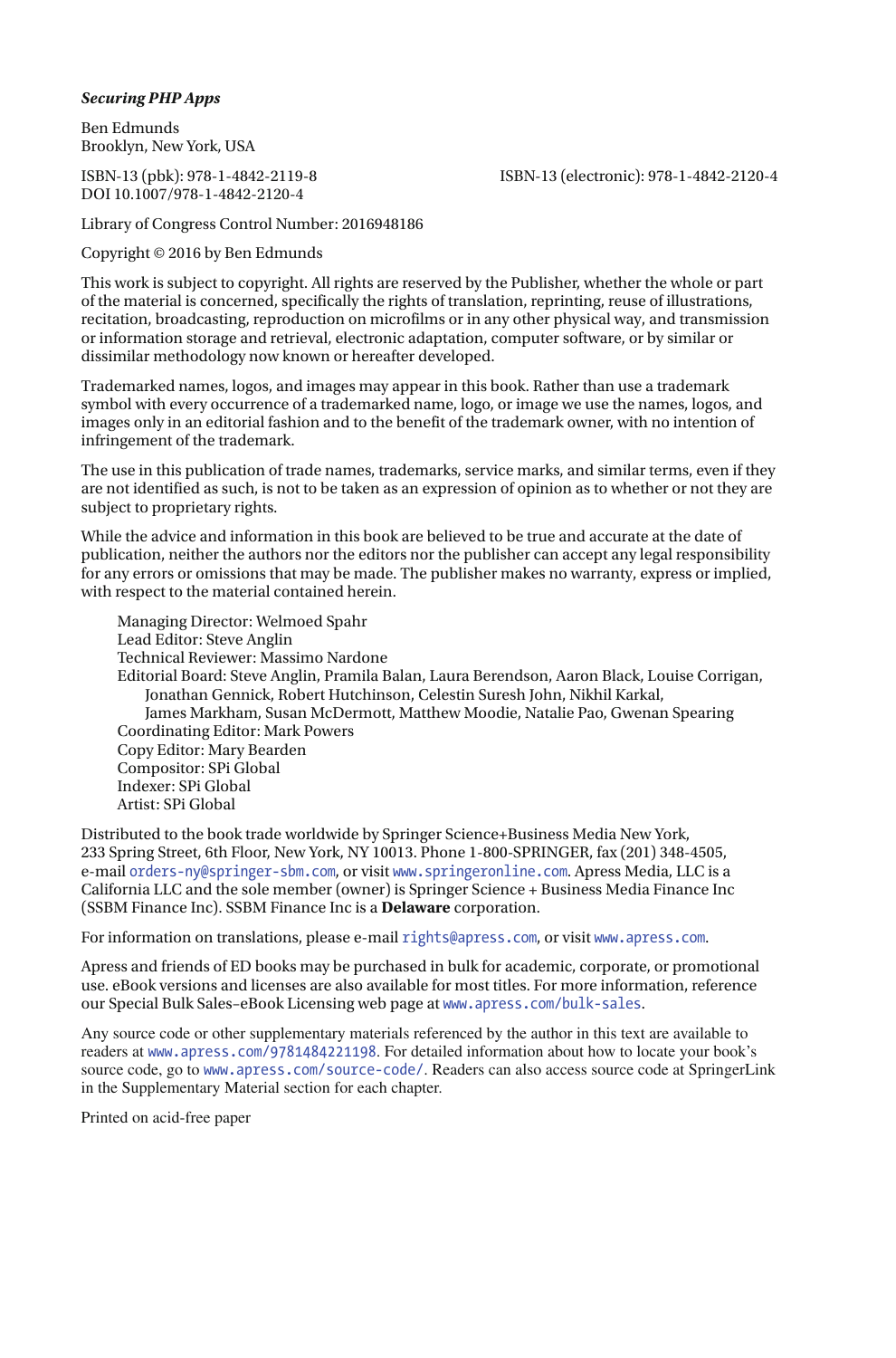## **Contents at a Glance**

| ■ Chapter 1: Never Trust Your Users. Sanitize ALL Input! 1                                    |
|-----------------------------------------------------------------------------------------------|
| Chapter 2: HTTPS/SSL/BCA/JWH/SHA and<br>Other Random Letters; Some of Them Actually Matter  9 |
| ■Chapter 3: Password Encryption and                                                           |
| ■Chapter 4: Authentication, Access Control, and                                               |
| ■Chapter 5: Safe Defaults, Cross-Site Scripting,                                              |
|                                                                                               |
|                                                                                               |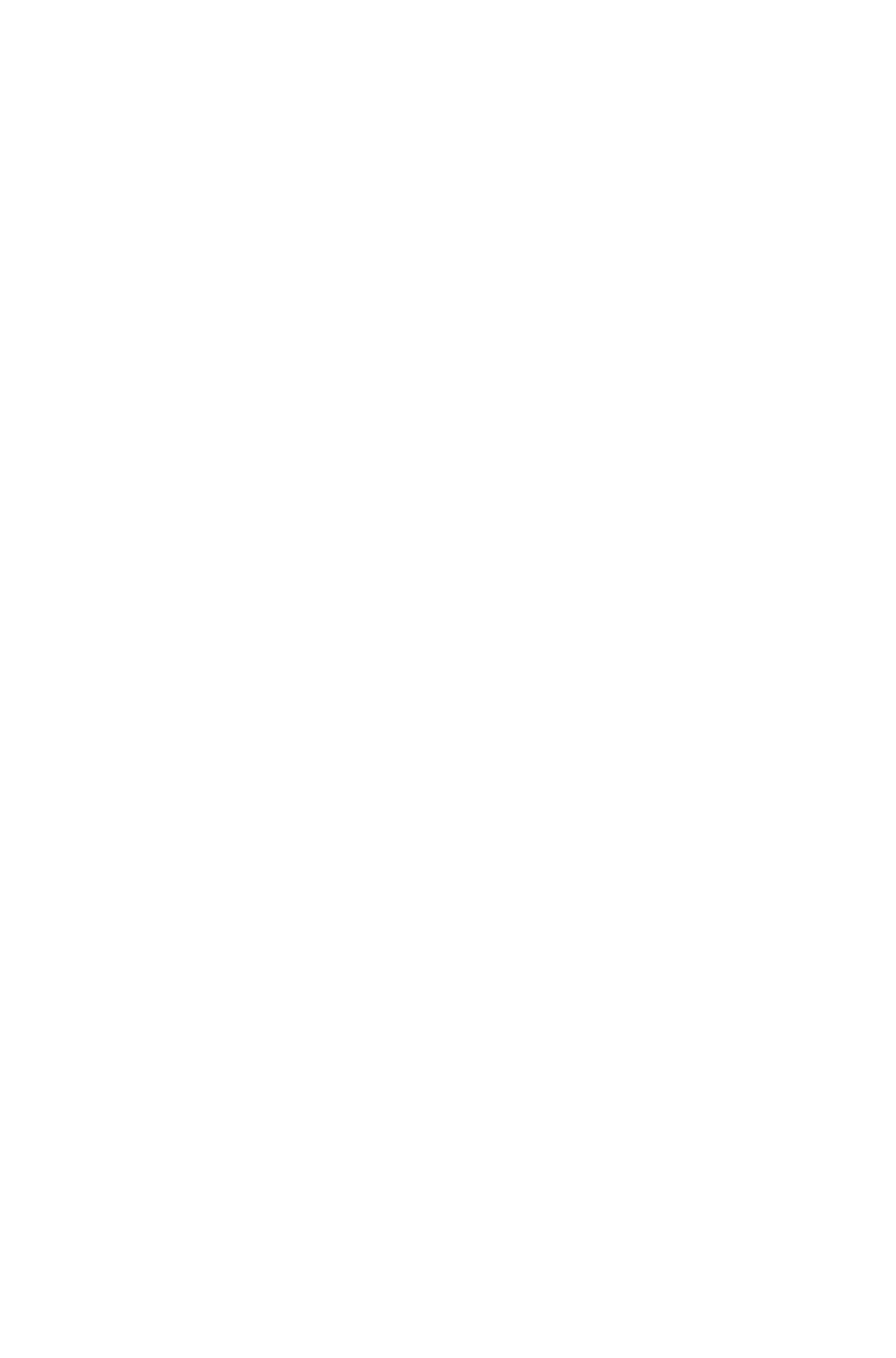## **Contents**

| Chapter 1: Never Trust Your Users. Sanitize ALL Input! 1                                            |  |
|-----------------------------------------------------------------------------------------------------|--|
|                                                                                                     |  |
|                                                                                                     |  |
|                                                                                                     |  |
|                                                                                                     |  |
|                                                                                                     |  |
|                                                                                                     |  |
|                                                                                                     |  |
|                                                                                                     |  |
|                                                                                                     |  |
|                                                                                                     |  |
| <b>Chapter 2: HTTPS/SSL/BCA/JWH/SHA and Other</b><br>Random Letters; Some of Them Actually Matter 9 |  |
|                                                                                                     |  |
|                                                                                                     |  |
|                                                                                                     |  |
|                                                                                                     |  |
|                                                                                                     |  |
|                                                                                                     |  |
|                                                                                                     |  |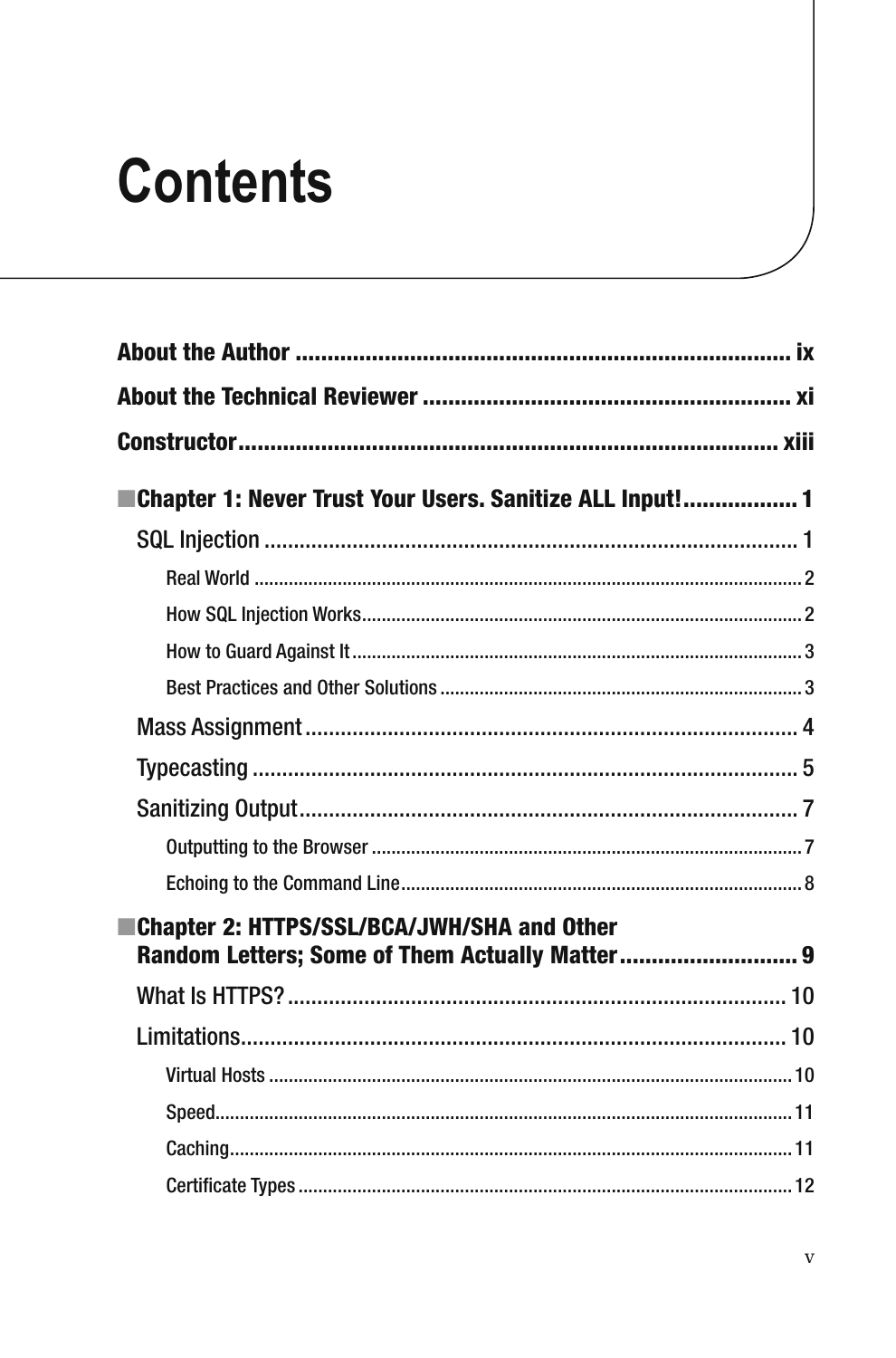| <b>Echapter 3: Password Encryption and Storage for Everyone 17</b> |
|--------------------------------------------------------------------|
|                                                                    |
|                                                                    |
|                                                                    |
|                                                                    |
|                                                                    |
|                                                                    |
|                                                                    |
|                                                                    |
|                                                                    |
|                                                                    |
|                                                                    |
|                                                                    |
|                                                                    |
|                                                                    |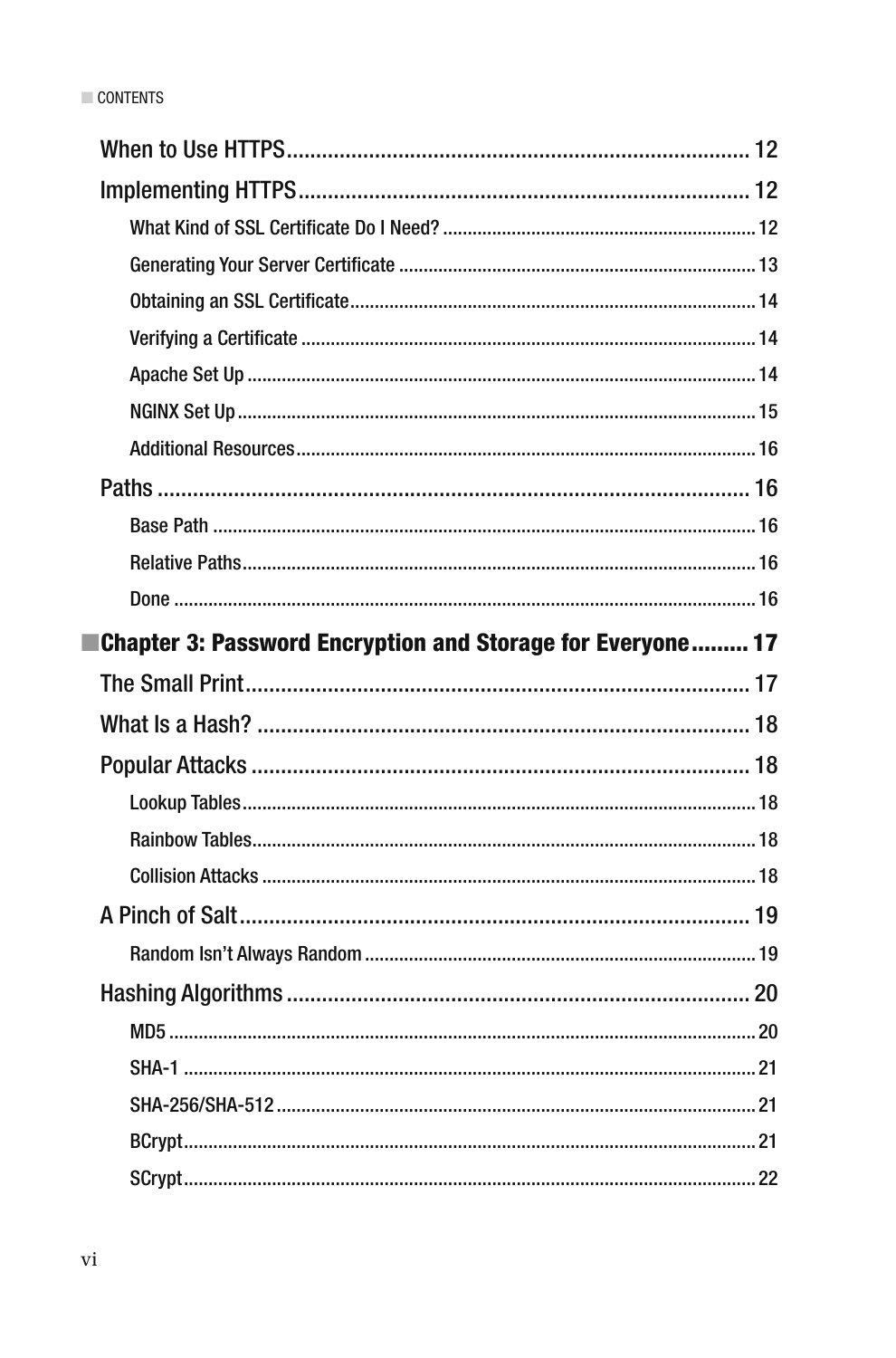| ■Chapter 4: Authentication, Access Control, and      |    |
|------------------------------------------------------|----|
|                                                      |    |
|                                                      |    |
|                                                      |    |
|                                                      |    |
|                                                      |    |
|                                                      |    |
|                                                      |    |
| ■Chapter 5: Safe Defaults, Cross-Site Scripting, and |    |
|                                                      |    |
|                                                      |    |
|                                                      |    |
|                                                      | 43 |
|                                                      |    |
|                                                      |    |
|                                                      |    |
|                                                      |    |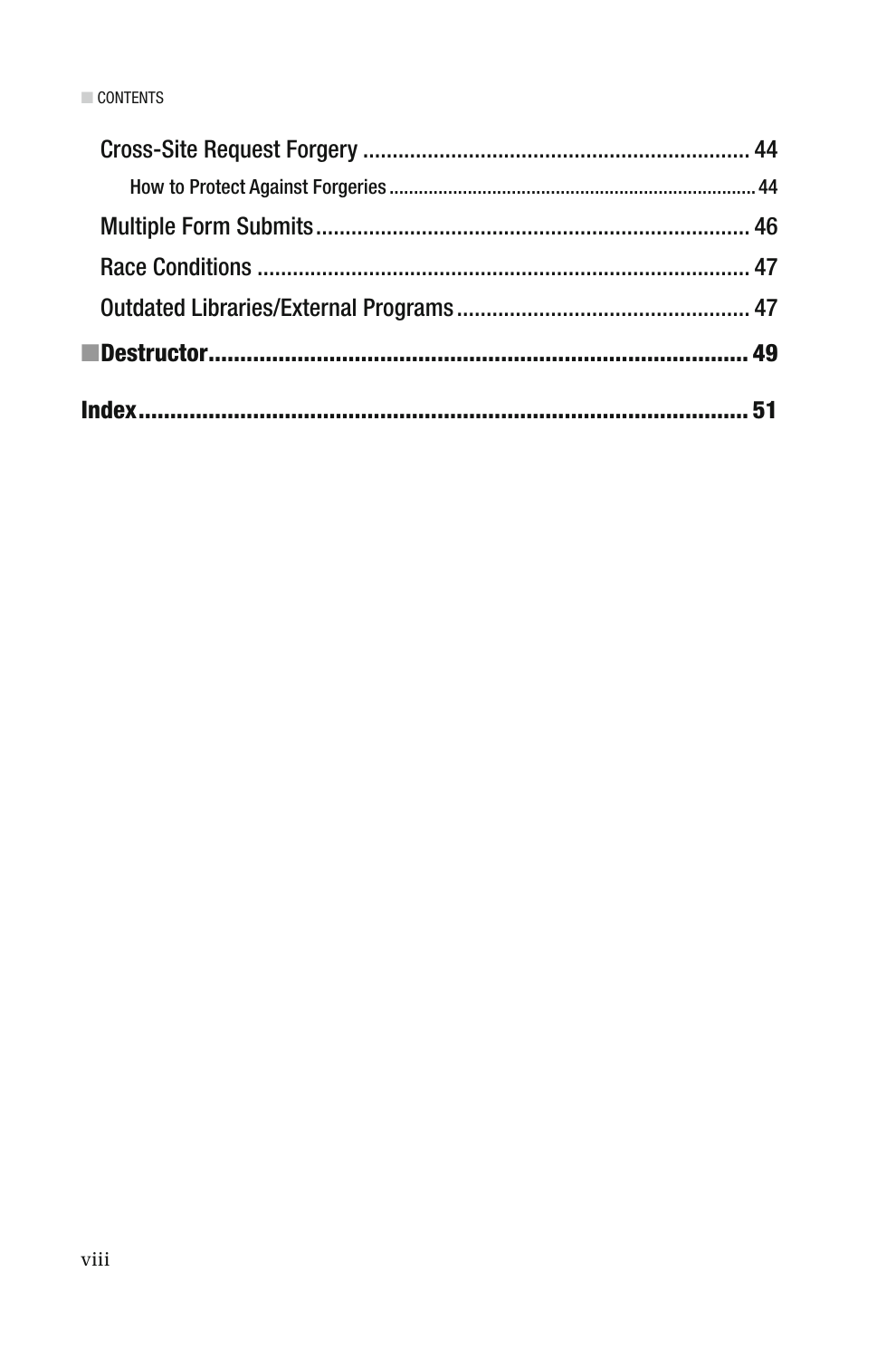### <span id="page-8-0"></span> **About the Author**



Ben Edmunds <sup>[1](#page-13-0)</sup> leads development teams to create cutting-edge web and mobile applications. He is an active leader, developer, and speaker in various development communities. He has been developing software professionally for over 10 years and in that time has worked on everything from robotics to government projects.

 Ben is the CTO at Mindfulware, PHP Town Hall podcast co-host, CodeIgniter Framework Security Counsel member, open source advocate, human.

 Ben offers security auditing and consulting on a limited basis each year. If you're interested, please get in touch. He can be reached via e-mail at consulting@ benedmunds.com.

<sup>1</sup> [http://benedmunds.com](http://benedmunds.com/)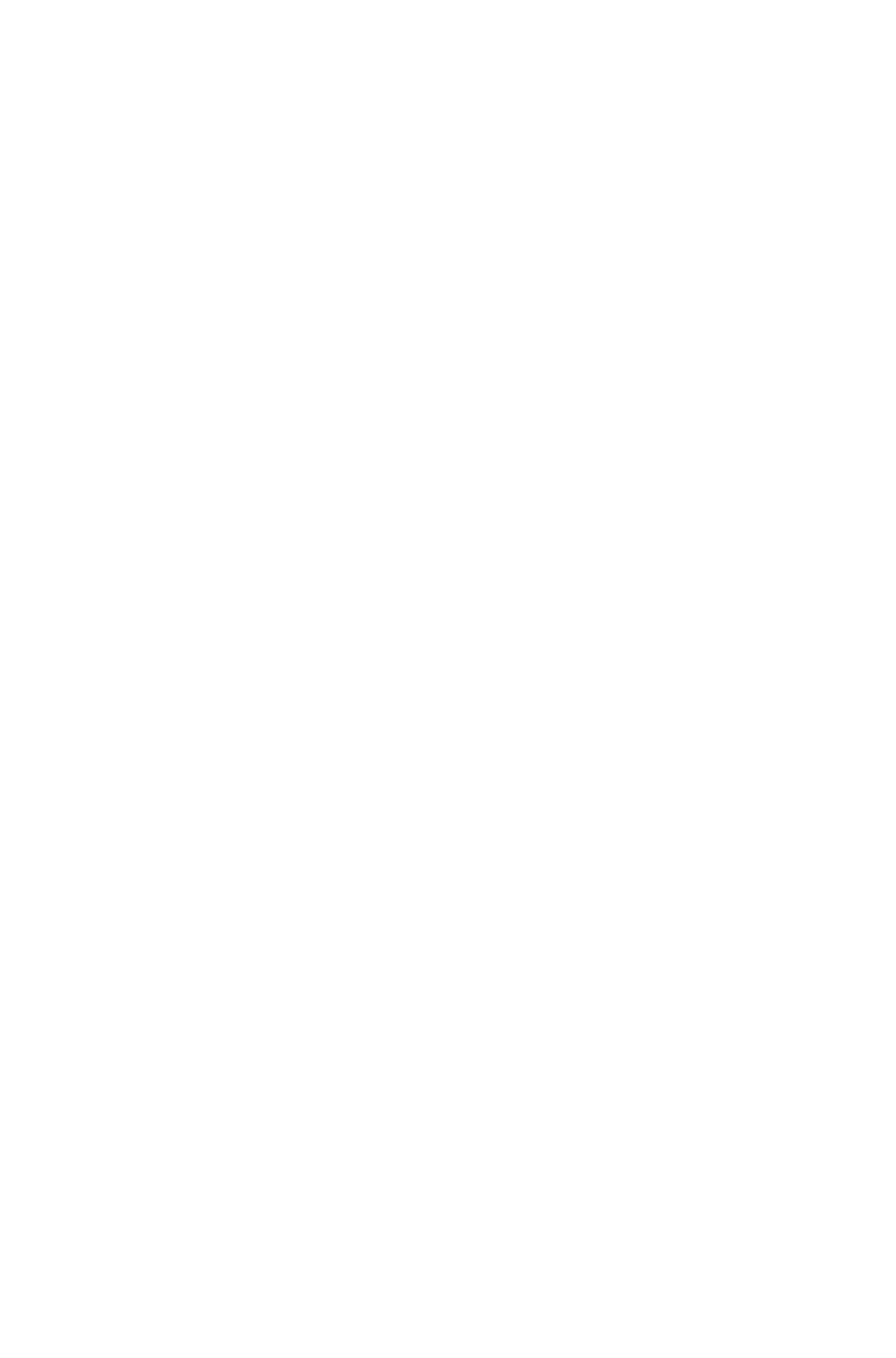### **About the Technical Reviewer**



 **Massimo Nardone** holds a master's of science degree in computing science from the University of Salerno, Italy. He has worked as a project manager, software engineer, research engineer, chief security architect, information security manager, PCI/SCADA auditor, and senior lead IT security/cloud/SCADA architect for many years. He currently works in the Chief Information Security Office (CISO) for Cargotec Oyj. He has more than 22 years of work experience in IT including security, SCADA, cloud computing, IT infrastructure, mobile, security, and WWW technology areas for both national and international projects. He worked as a visiting lecturer and supervisor for exercises at the Networking

Laboratory of the Helsinki University of Technology (Aalto University). He has been programming and teaching how to program with Android, Perl, PHP, Java, VB, Python, C/C++, and MySQL for more than 20 years. He holds four international patents (PKI, SIP, SAML, and Proxy areas).

He is the co-author of *Pro Android Games* (Apress, 2015).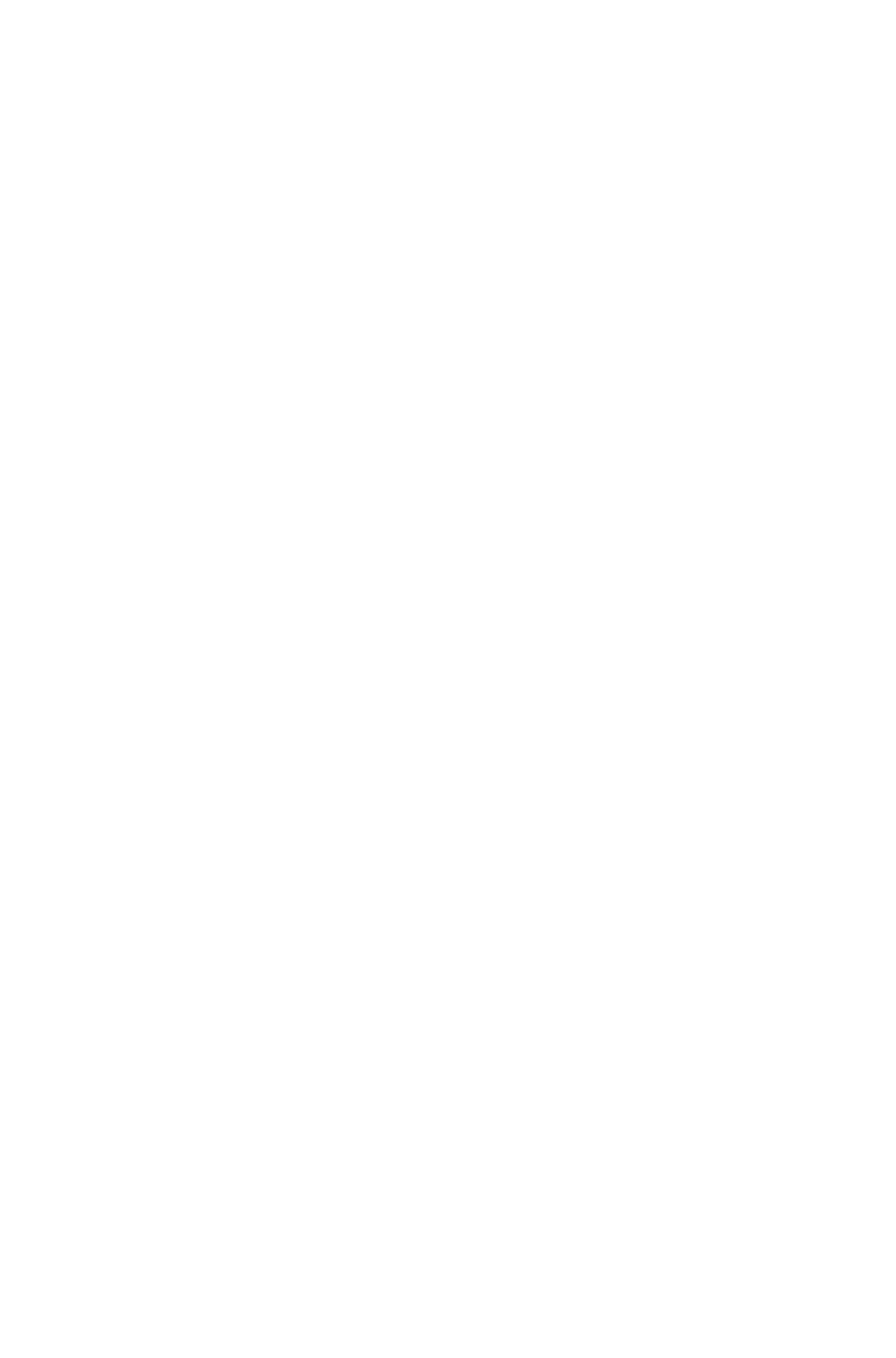#### **Constructor**

 Several years ago I was writing a web application for a client in the CodeIgniter PHP framework, shudder, but CodeIgniter didn't include any type of authentication system built in. I, of course, did what any good/lazy developer would do and went on the hunt for a well-made library to supply authentication capabilities. To my chagrin, I discovered that there weren't any clean, concise libraries that fit my needs for authentication in CodeIgniter. Thus began my journey of creating Ion Auth, a simple authentication library for CodeIgniter, and a career-long crusade for securing web applications as well as helping other developers do the same.

 Here we are years later, a lot of us have moved on to other frameworks or languages, but I still repeatedly see basic security being overlooked. So let's fix that. I want to make sure that you'll never have to live the horror of leaking user passwords, have someone inject malicious SQL into your database, or experience the suite of other "hacks" that could have been easily avoided. Let's make sure we all get home on time and sleep well at night.

 The intended audience for this book is someone who knows PHP and has developed for the web before. A large breadth of knowledge is not needed, however, and this will be applicable for a junior developer through to a senior developer. This will be a frameworkagnostic guide to help you learn the basics of securing web applications built into PHP and learning about the common security pitfalls that a senior developer usually acquires over years of experience. This book will be a quick read with handbook-style references to specific items you can act on. It is meant to be something you can read in a couple hours and then reference later as needed. I'll also try to make sure we have some fun in the process.

#### Format

 All code samples in the indented blocks can be assumed to be in PHP unless otherwise noted. Line numbers are shown on coding blocks for reference.

Lines starting with a dollar sign

 $$ 1s -a1$ 

 are examples of using the command line as a normal user. Lines starting with a pound sign

# ls -al